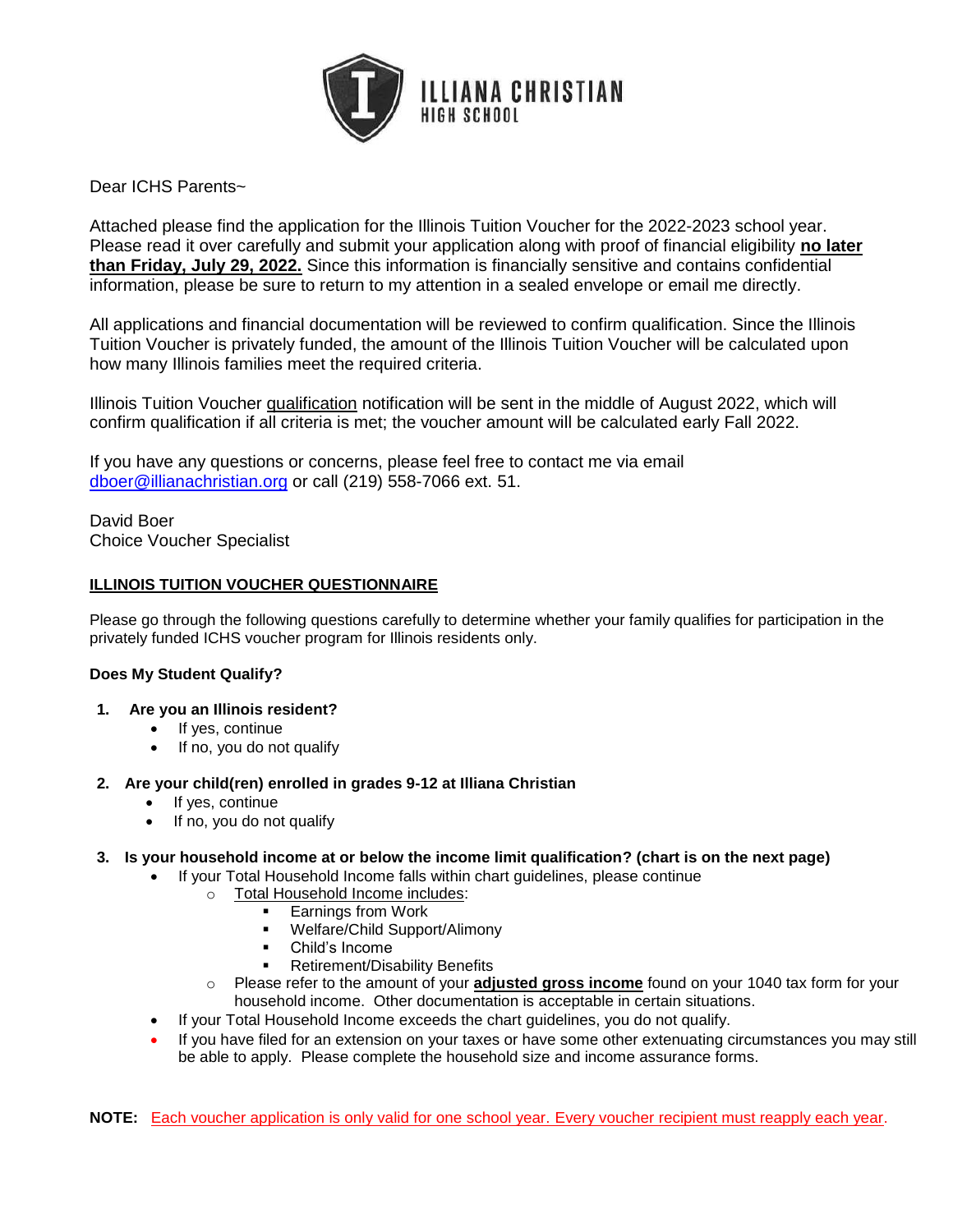

# **ILLINOIS TUITION VOUCHER APPLICATION:**

| Student's name, birth date, and grade for the 2022-2023 school year |  |  |  |  |
|---------------------------------------------------------------------|--|--|--|--|
|                                                                     |  |  |  |  |
|                                                                     |  |  |  |  |
|                                                                     |  |  |  |  |

**Please return this application and required paperwork by Friday, July 29, 2022.**

| <b>Illinois Tuition Voucher Income</b> |  |  |
|----------------------------------------|--|--|
| <b>Limits by Household Size</b>        |  |  |
| 2022-2023 School Year                  |  |  |

| <b>Persons</b> in<br>Household         | Annual household<br>income limit for an |  |
|----------------------------------------|-----------------------------------------|--|
|                                        | <b>IL Voucher</b>                       |  |
| 1                                      | \$75,424.00                             |  |
| 2                                      | \$101,620.50                            |  |
| 3                                      | \$127,816.50                            |  |
| 4                                      | \$154,012.50                            |  |
| 5                                      | \$180,208.50                            |  |
| 6                                      | \$206,404.50                            |  |
| 7                                      | \$232,600.50                            |  |
| 8                                      | \$258,796.50                            |  |
| 9                                      | \$284,992.50                            |  |
| 10                                     | \$311,188.50                            |  |
| For a household size of eleven (11) or |                                         |  |
| more, add \$26,196 to the annual limit |                                         |  |

for each additional household member.